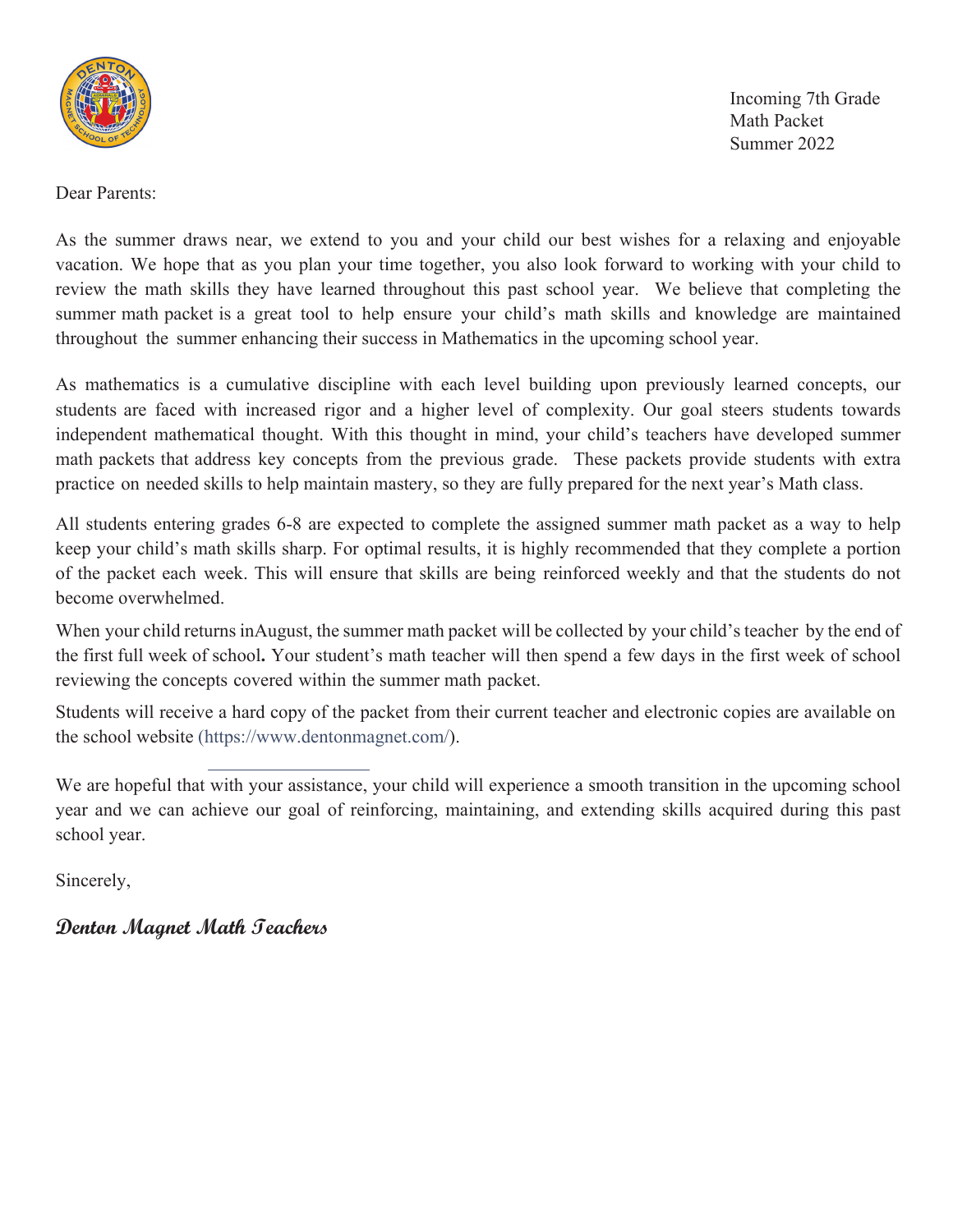## Summer Math Packet



Denton Magnet School of Technology

Grade 6 into 7



- This packet is designed to help you retain the information you learned this year in 6<sup>th</sup> grade.
- The packet is due Wednesday, August 10, 2022.
- If you lose your packet, you can download a new copy from our website.

Have a great

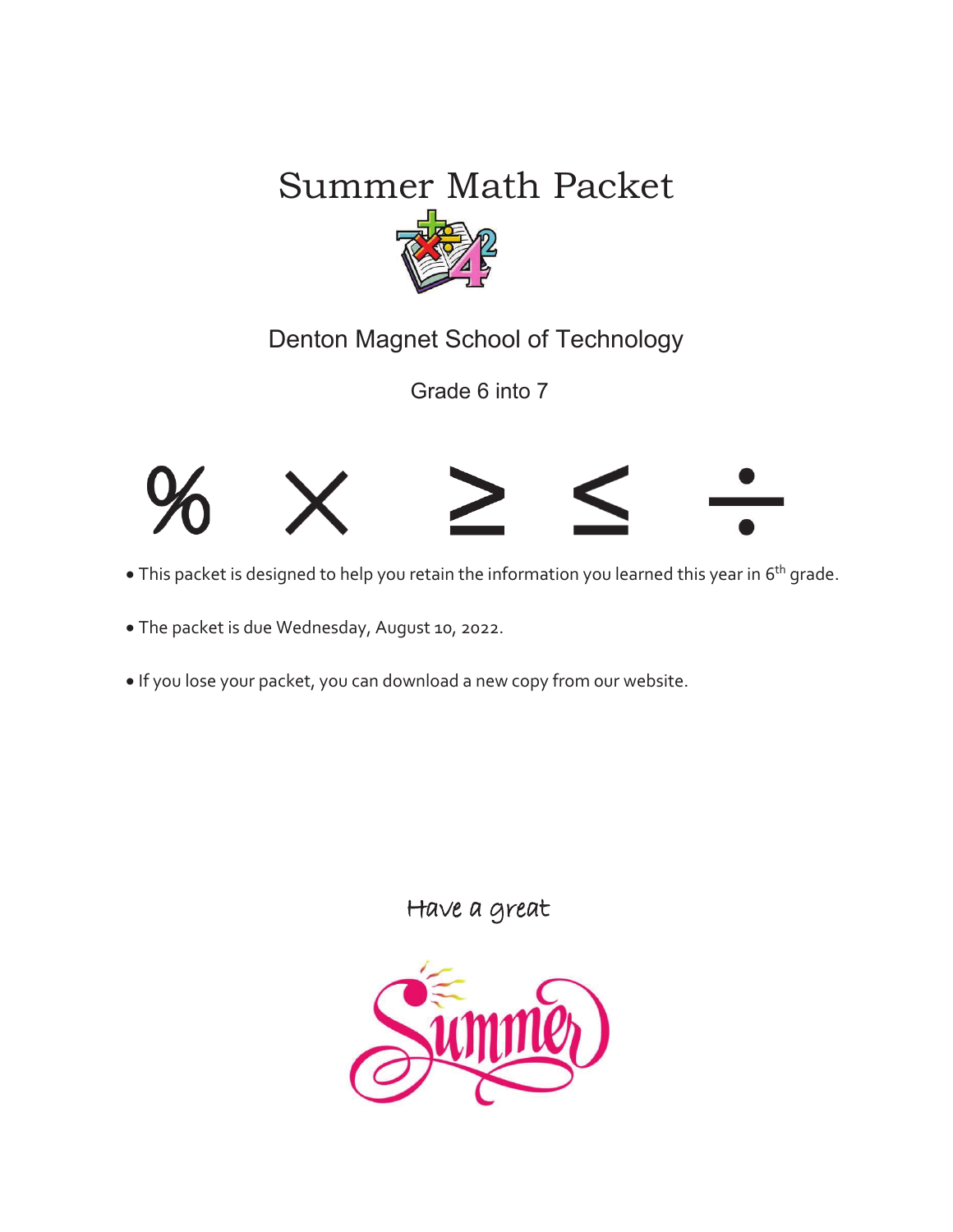## **NO Calculator!** Show work for every problem on separate sheet of paper!

## **Directions: In this first section, you will answer 50 multiple choice questions. Be sure to consider all answers and to read directions** *carefully***.**

1. You are making identical bagel platters using 40 plain bagels, 30 raisin bagels, and 24 blueberry bagels. What is the greatest number of platters that you can make if there are no leftover bagels?

(a) 2 (b) 8 (c) 6 (d) 10

- 2. Which number is equivalent to the expression 148 x 27?
- (a) 3696 (b) 3946 (c) 3896 (d) 3996
- 3. Which number pair has a least common multiple of 48?
- (a) 4, 12 (b) 6, 8 (c) 8, 24 (d) 16, 24
- 4. Which expression is *not* equivalent to  $\frac{2}{3}$ ?
- (a)  $\frac{1}{4} + \frac{1}{3} \div \frac{4}{5}$  $\frac{4}{5}$  (b)  $\frac{5}{6} - \frac{1}{8} \div \frac{1}{2}$  $\frac{1}{2}$  (c)  $\frac{13}{30} + \frac{1}{5} \div \frac{6}{7}$  $\frac{6}{7}$  (d)  $\frac{13}{18} - \frac{1}{26} \div \frac{9}{13}$ 13
- 5. Which number is equivalent to 5.139 2.64?
- (a) 2.499 (b) 3.519 (c) 2.599 (d) 3.599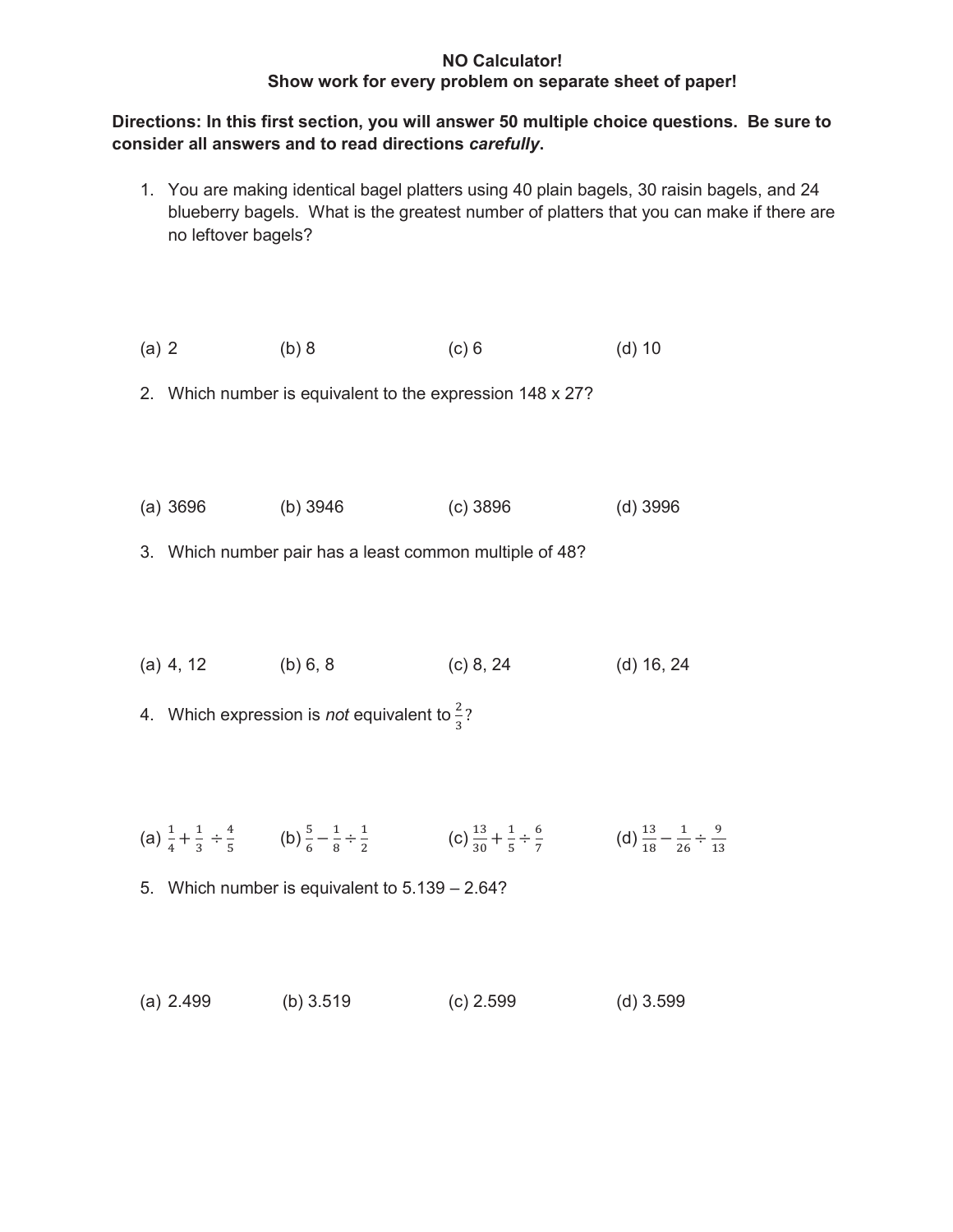- 6. What is the value of 9.6 x 12.643?
- (a) 12.13728 (b) 121.3728 (c) 1213.728 (d) 12,137.28

7. Which number pair has a greatest common factor of 6?

(a) 18, 54 (b) 30, 60 (c) 30, 42 (d) 36, 60

8. What is the value of the expression below when  $a = 5$ ,  $b = 7$ , and  $c = 6$ ?  $9b - 4a + 2c$ 

- (a) 29 (b) 55 (c) 31 (d) 78
- 9. You evaluated an expression using  $x = 6$  and  $y = 9$ . You correctly got an answer of 105. Which expression did you evaluate?
- (a)  $3x + 6y$  (b)  $6x + 9y$  (c)  $5x + 10y$  (d)  $10x + 5y$
- 10. You have three times as many guitar picks as your cousin. Let *v* be the number of guitar picks that your cousin has. Which expression represents the number of guitar picks you have?

(a) 
$$
3v
$$
 (b)  $3 - v$  (c)  $v + 3$  (d)  $\frac{v}{3}$ 

- 11. Which fraction is *not* equivalent to 25%?
- (a)  $\frac{1}{4}$  (b)  $\frac{2}{5}$ (c)  $\frac{5}{20}$  $rac{5}{20}$  (d)  $rac{25}{100}$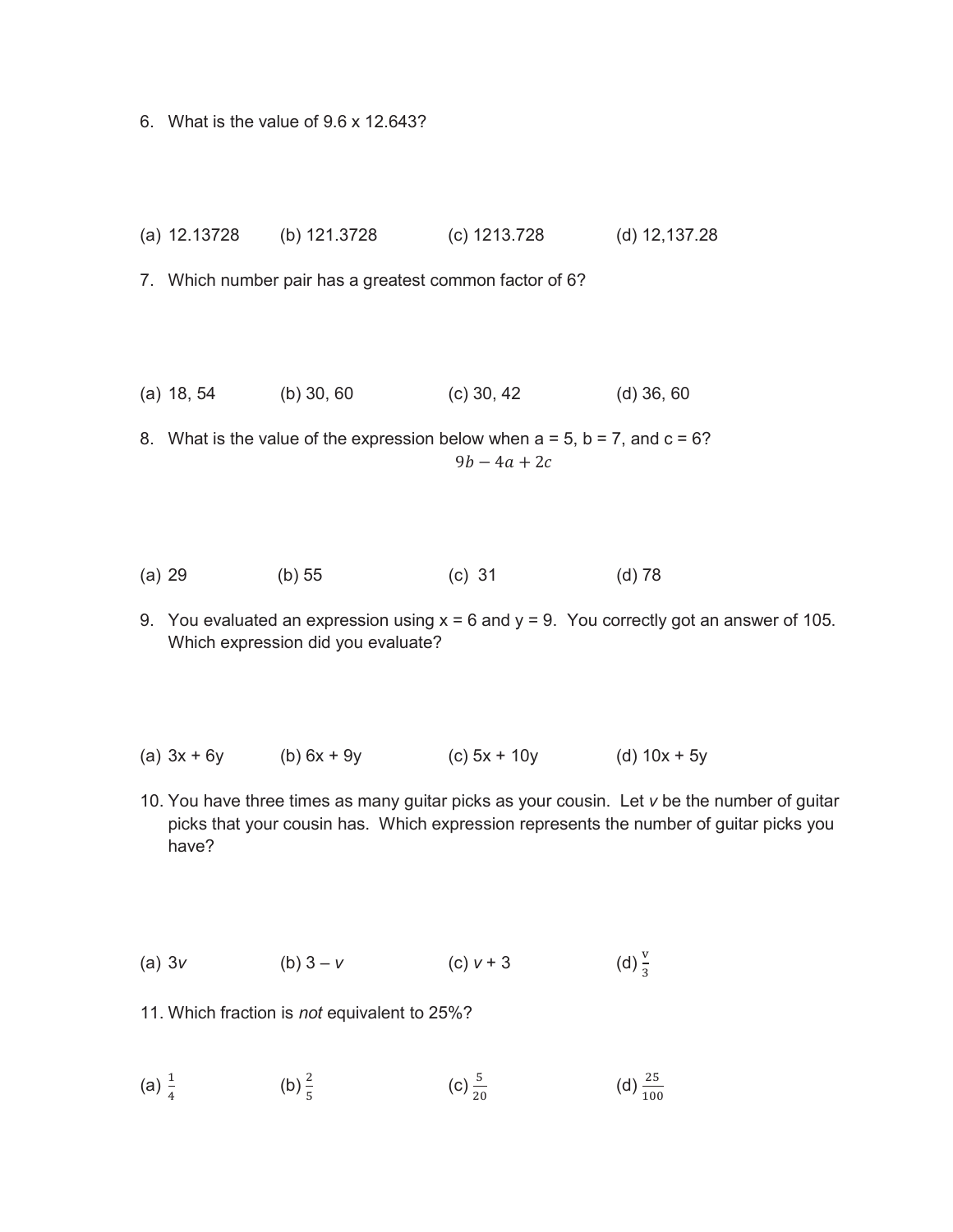12. Which expression is equivalent to the expression below?  $2(m + n)$ 

(a) 
$$
2m x 2n
$$
 (b)  $(2+m)x(2+n)$  (c)  $2m+2n$  (d)  $(2+m)+(2+n)$ 

13. If 5 dogs share equally a bag of dog treats, each dog gets 24 treats. Suppose 8 dogs share equally the bag of treats. How many treats does each dog get?

(a) 3 (b) 15 (c) 21 (d) 38

14. Point *P* is plotted in the coordinate plane below.



- (a) 20% (b) 80% (c) 45% (d) 125%
- 16. On Saturday, you earned \$35 mowing lawns. This was *x* dollars more than you earned on Thursday. Which expression represents the amount, in dollars, you earned mowing lawns on Thursday?

(a) 
$$
35x
$$
 (b)  $x - 35$  (c)  $x + 35$  (d)  $35 - x$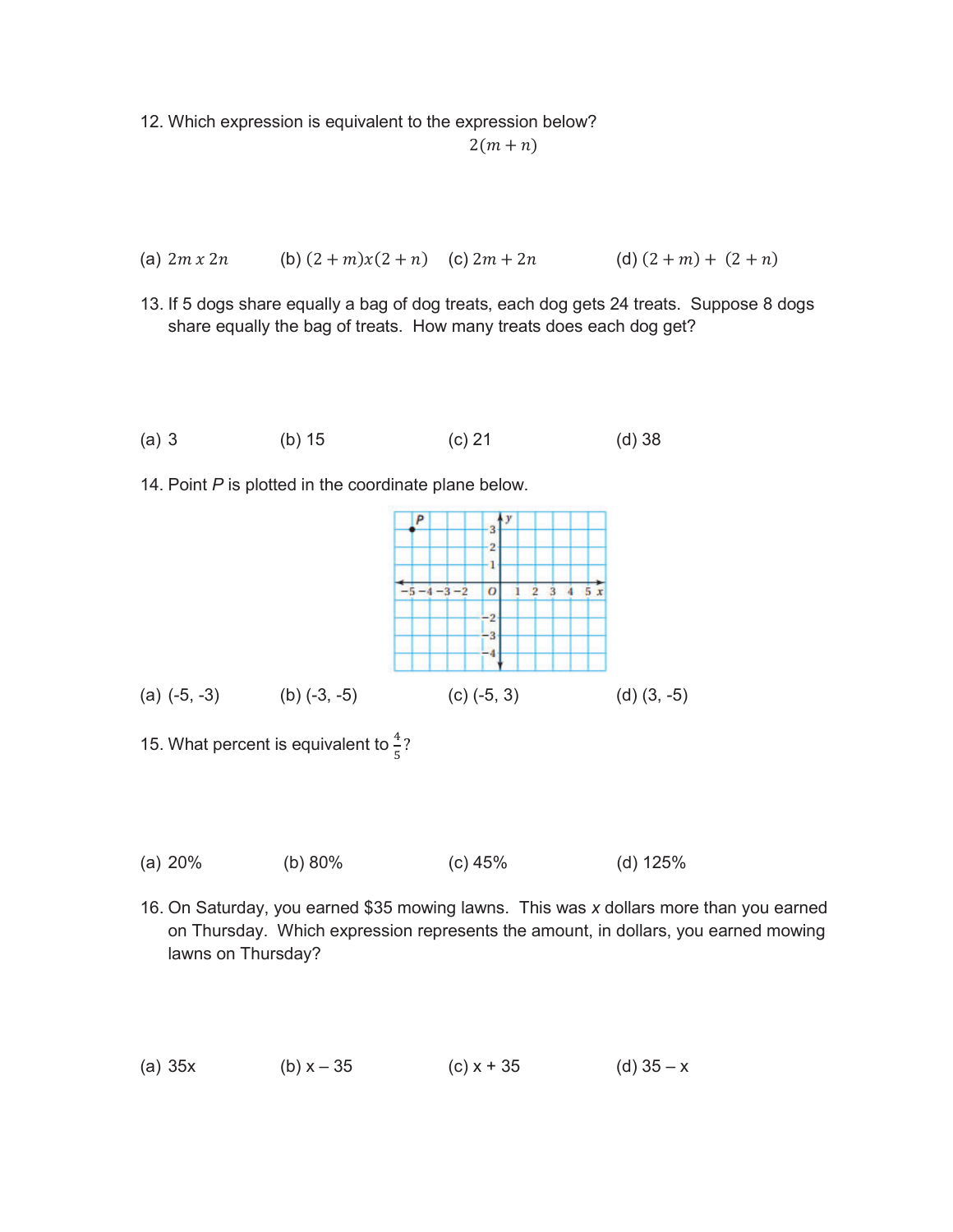17. In a fish tank, 75% of the fish are goldfish. How many fish are in the tank if there are 24 goldfish?

(a) 6 (b) 18 (c) 32 (d) 96

18. What is the first step in evaluating the expression below?  $3 \cdot (5 + 2)^2 \div 7$ 

| (a) Multiply 3 and 5 | (b) Evaluate $5^2$ |
|----------------------|--------------------|
| (c) Add $5$ and $2$  | (d) Evaluate $2^2$ |

19. The temperature in a town has never been above 38 degrees Fahrenheit. Let *t* represent the temperature, in degrees Fahrenheit. Which inequality represents the temperature in the town?

| (a) $t < 38$ | (b) $t > 38$                        | (c) $t \leq 38$                                                                             | (d) $t \ge 38$ |
|--------------|-------------------------------------|---------------------------------------------------------------------------------------------|----------------|
|              |                                     | 20. What is the value of the expression below when $a = 6$ and $b = 14$ ?<br>$0.8a + 0.02b$ |                |
| (a) 0.4828   | (b) 5.08<br>21. What is 25% of 400? | (c) 0.8814                                                                                  | $(d)$ 16.4     |
| $(a)$ 16     | (b) $1,000$                         | (c) 100                                                                                     | $(d)$ 10, 000  |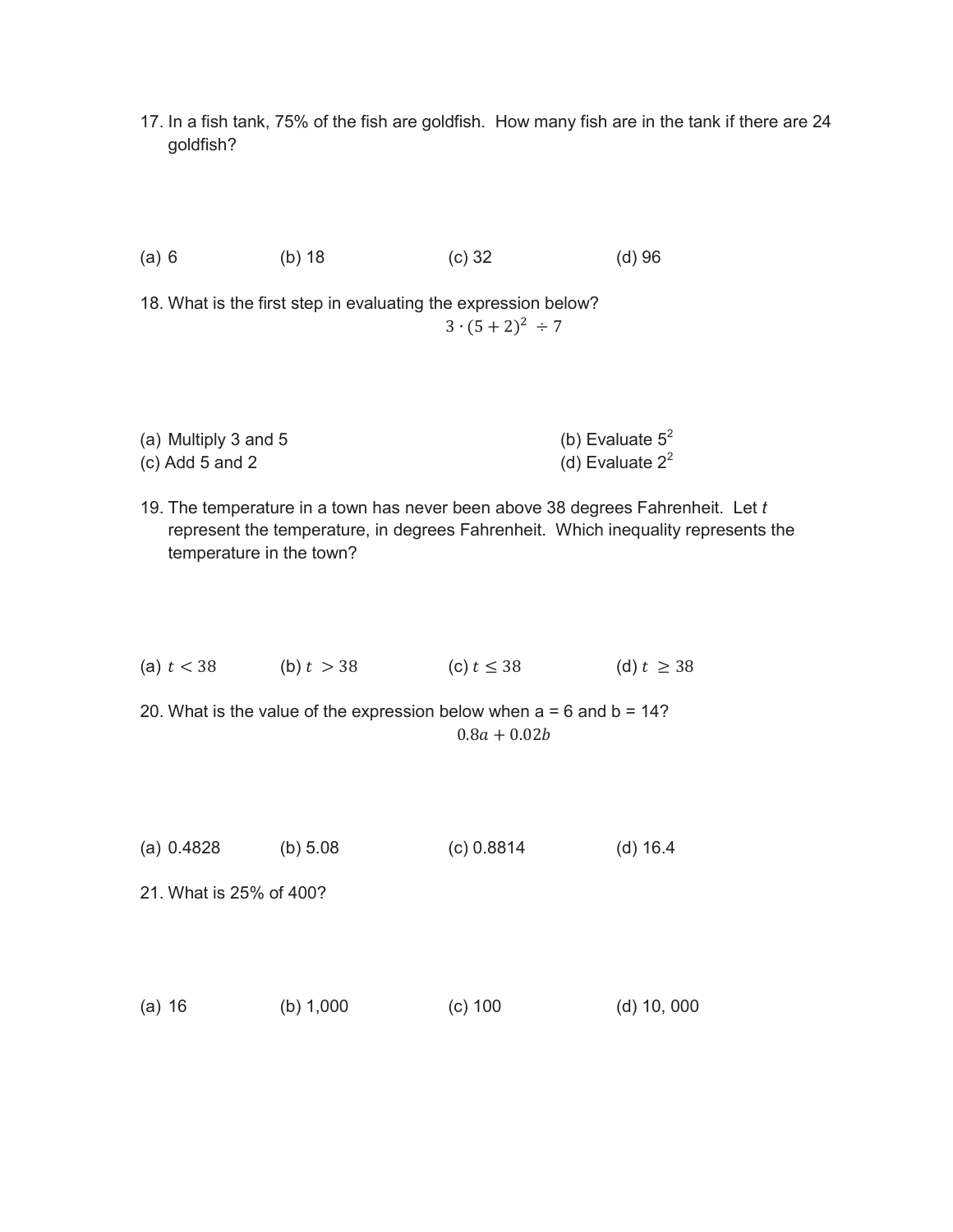- 22. A student took 5 tests this marking period and had a mean score of 92. Her scores on the first 4 tests were 90, 96, 86, and 92. What was her score on the fifth test?
- (a) 92 (b) 93 (c) 96 (d) 98
- 23. You are comparing the costs of buying bottles of water at the supermarket. Which of the following has the least cost per liter?
- (a) Six 1-liter bottles for \$1.80 (b) One 2-liter bottle for \$0.50 (c) Eight  $\frac{1}{2}$  liter bottles for \$1.50 (d) twelve  $\frac{1}{2}$  $\frac{1}{2}$  liter bottles for \$1.98
- 24. Justin divided 403 by a number and got a quotient of 26 with a remainder of 13. What was the number Justin divided by?
- (a) 13 (b) 14 (c) 15 (d) 16
- 25. Madison finished  $\frac{4}{5}$  of her homework before dinner. What percent of Madison's homework is left to finish?
- (a) 15% (b) 20% (c) 45% (d) 80%
- 26. Sean's height is 1.8 meters. What is Sean's height in centimeters?
- (a) 0.018 centimeters (b) 0.18 centimeters (c) 18 centimeters (d) 180 centimeters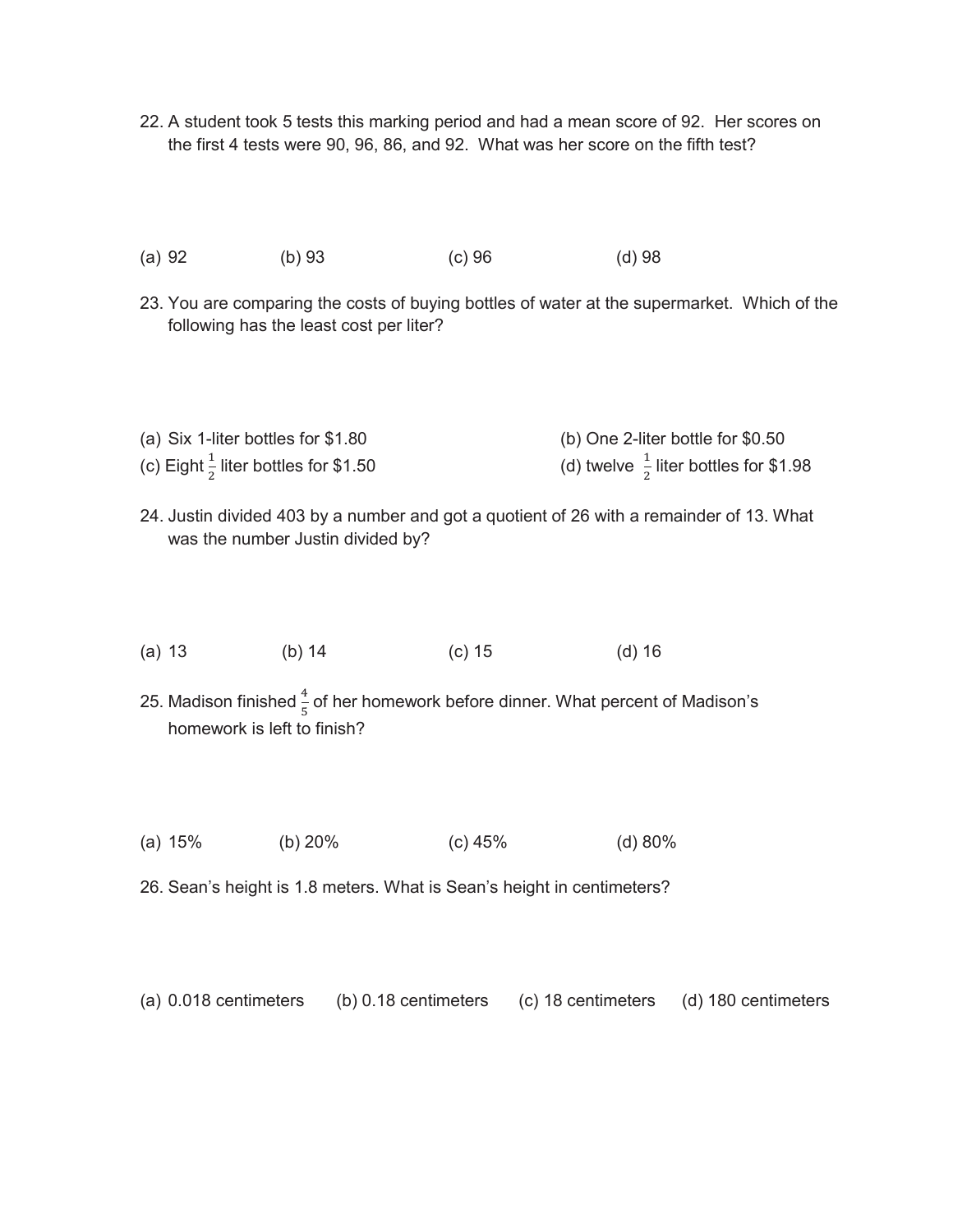27. A disk in the shape of a circle has a diameter of 64 millimeters. What is the radius of the disk?

| (a) 8 mm<br>$(b)$ 32 mm<br>$(c)$ 64 mm | $(d)$ 128 mm |
|----------------------------------------|--------------|
|----------------------------------------|--------------|

28. Jeanie has a goal to run a total of 800 laps around her school's track this year. Her plan is to run exactly 4 laps each day. Which of the following expressions represents the total number of laps Jeanie will have left to run after d days?

(a)  $800 - 4d$  (b)  $800d - 4$  (c)  $4d - 800$  (d)  $4 - 800d$ 

- 29. Which of the following mixed numbers has a value between  $\frac{10}{3}$  and  $\frac{11}{3}$  ?
- (a)  $3\frac{1}{2}$  (b)  $3\frac{1}{4}$  (c)  $3\frac{3}{4}$  (d)  $3\frac{1}{8}$
- 30. There were 5 players in a game.
	- 2 players scored 40 points each
	- 2 players scored 50 points each
	- 1 player scored 90 points

What was the mean number of points scored by the 5 players in the game?

- (a) 36 (b) 50 (c) 54 (d) 60
- 31. Which of the following numbers is not a solution of the inequality below?  $x > -5$
- (a) 0 (b) -2 (c) 5 (d) -10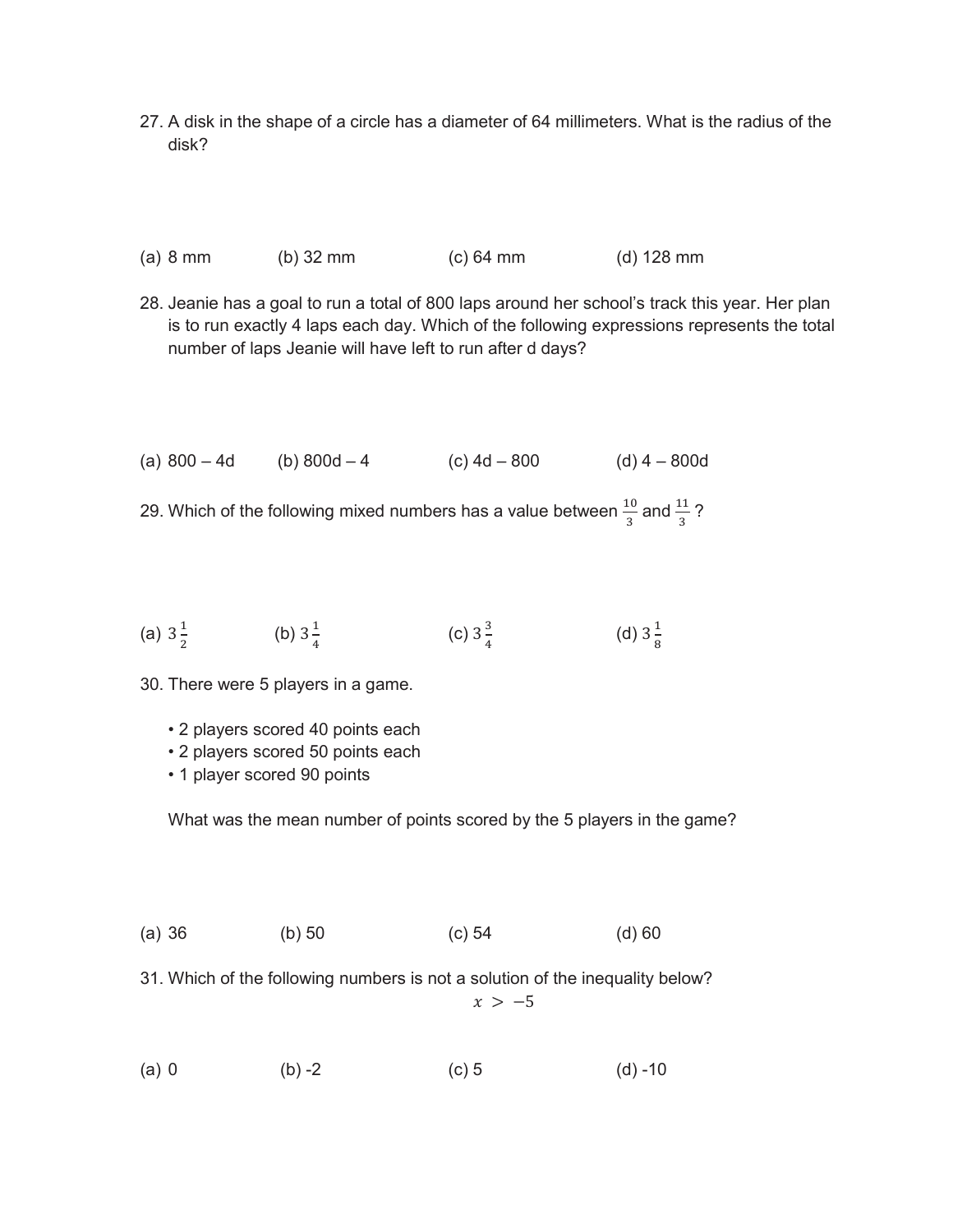32. Which of the following is equivalent to the expression below?  $6m + 3$ 

(a)  $2(3m + 3)$  (b)  $3(2m + 1)$  (c)  $3(2m + 3)$  (d)  $6(m + 3)$ 33. Which of the following is equivalent to the expression below? ͵  $\overline{c}$  $\frac{1}{3}$  ÷  $\overline{c}$ ͵ (a)  $5\frac{1}{2}$  $(b) 4$  (c) 3 (d)  $2\frac{4}{9}$ 

- 34. Mario is making cookies. To make 30 cookies, his recipe requires 3 eggs. Using this recipe, what is the total number of eggs he will need to make 120 cookies?
- (a) 6 (b) 9 (c) 10 (d) 12
- 35. At a grocery store, one pound of grapes costs \$2.25. In the following expressions, p represents any number of pounds of grapes. Which expression represents the cost, in dollars, of p pounds of grapes?
- (a)  $p 2.25$  (b)  $2.25 + p$  (c)  $p \div 2.25$  (d)  $2.25 \times p$
- 36. Dylan answered 80% of the questions on a quiz correctly. If he answered 40 questions correctly, what was the total number of questions on Dylan's quiz?
- (a) 32 (b) 50 (c) 60 (d) 120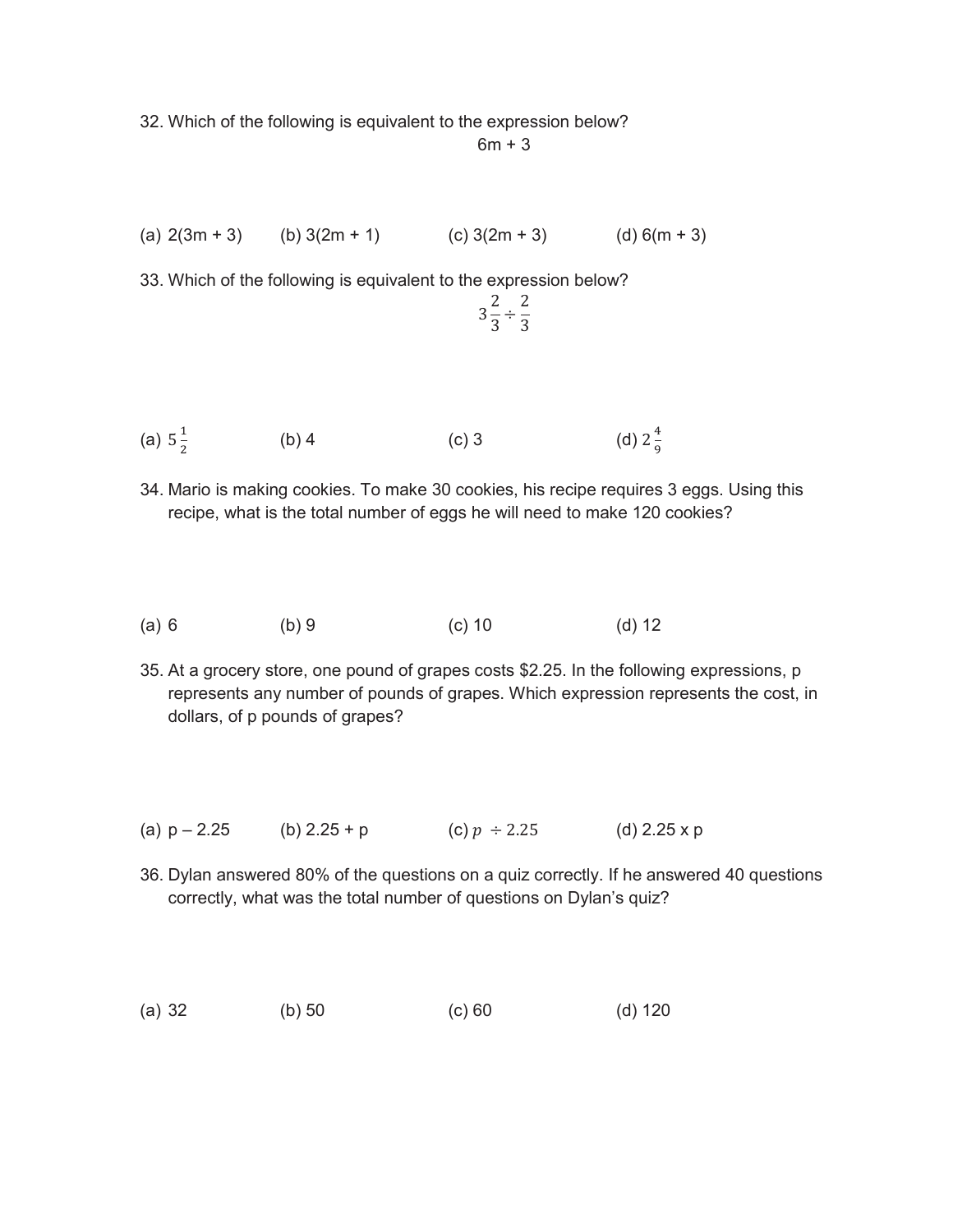37. Alex uses 5 cups of water for every 3 cups of rice she cooks. What is the ratio of rice to water?

(a) 
$$
\frac{2}{8}
$$
 (b)  $\frac{8}{2}$  (c)  $\frac{3}{5}$  (d)  $\frac{5}{3}$ 

- 38. Jackson sold a total of 319 cups of lemonade in June and July. He sold 136 cups of lemonade in June. Which of the following represents the number of cups of lemonade Jackson sold in July?
- (a)  $183 + 319$  (b)  $183 319$  (c)  $319 + 136$  (d)  $319 136$
- 39. Which of the following equations is best represented on the number line below?



(a) 
$$
2 + (-4) = -2
$$
 (b)  $2 + (-2) = 0$  (c)  $4 + (-2) = 2$  (d)  $0 + (-2) = -2$ 

40. Vicky wrote the equation shown below in her notebook.

$$
x - 9 = 26
$$

In order for Vicky's equation to be true, which of the following equations must also be true?

(a) 
$$
x = 9 - 26
$$
 (b)  $x = 9 \times 26$  (c)  $x = 26 - 9$  (d)  $x = 26 + 9$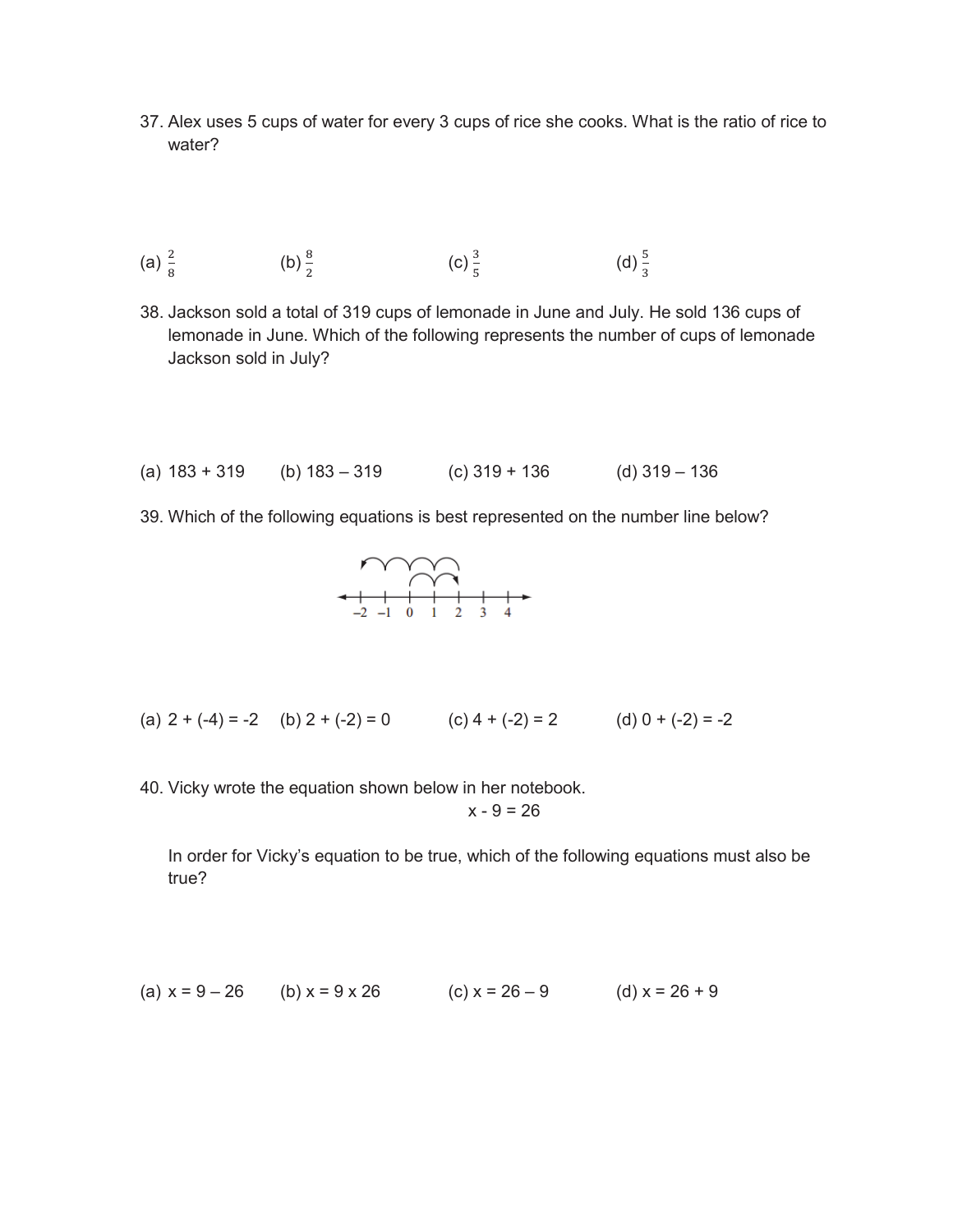41. Points A, B, C, and D are shown on the number line below.



Which point is located at -0.75 on the number line?

- (a) Point A (b) Point B (c) Point C (d) Point D
- 42. Points Q and R on the number line below each represent a real number.



Which of the following numbers is located between points Q and R on the number line?

- (a) 3.84 (b) 3.88 (c) 3.94 (d) 3.98
- 43. Ariel recorded the number of e-mails she received each day for 7 days. The results are listed below.

| 15, 17, 17, 19, 24, 24, 24 |  |  |
|----------------------------|--|--|
|----------------------------|--|--|

What is the mode of the numbers of e-mails Ariel received for the 7 days?

- (a) 17 (b) 19 (c) 20 (d) 24
- 44. Of the 75 teachers at a school, 15 teach mathematics. What percent of the teachers at the school teach mathematics?
- (a) 2% (b) 5% (c) 15% (d) 20%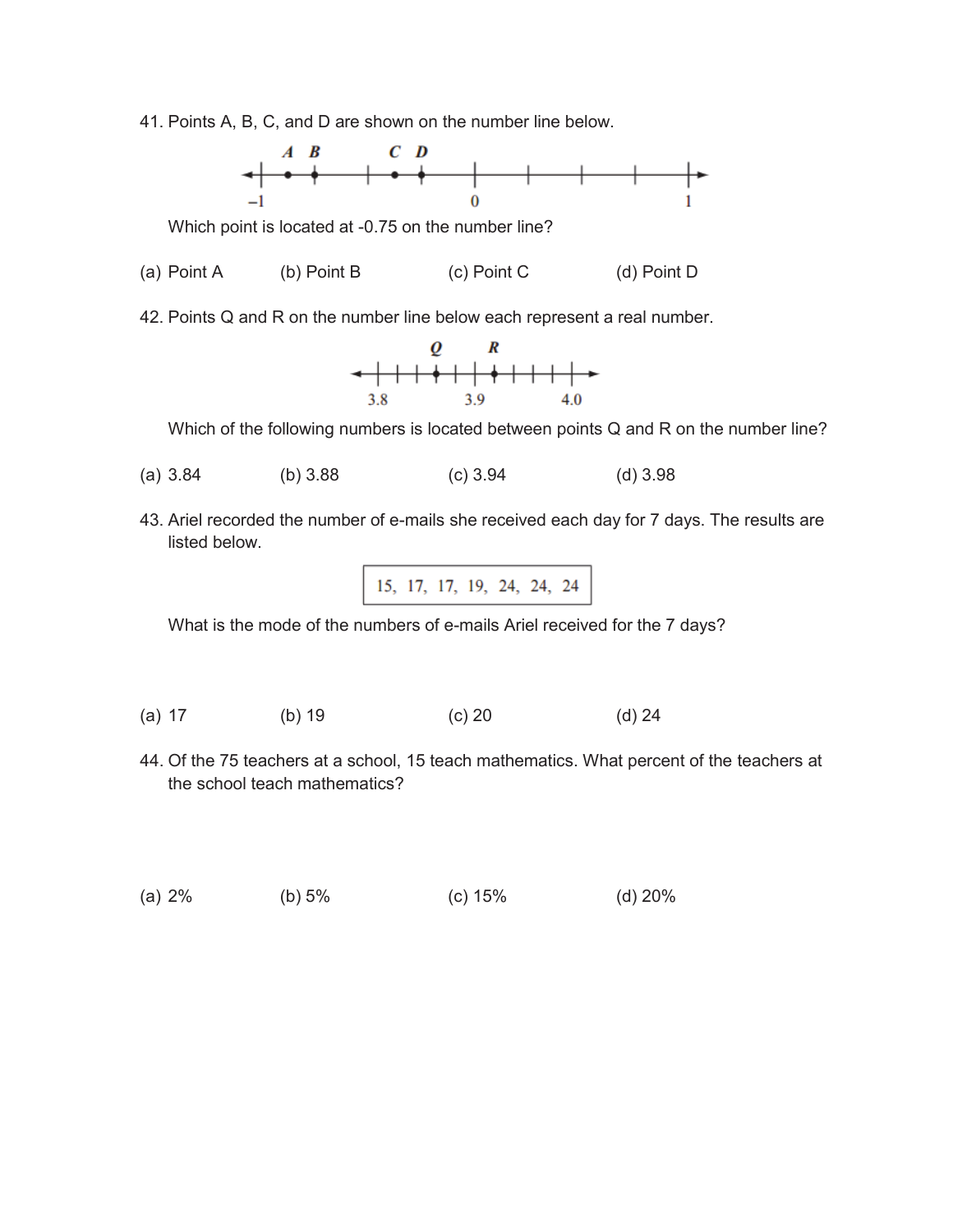45. Julius has a bag with some marbles in it. The marbles are all the same size and shape.

- There are 6 red marbles.
- There are 8 white marbles.
- There are 12 blue marbles.

Julius will take a marble from the bag without looking. What is the probability that Julius will take either a red marble or a white marble?

- (a)  $\frac{6}{26}$  (b)  $\frac{8}{18}$  $\frac{8}{18}$  (c)  $\frac{14}{12}$  (d)  $\frac{14}{26}$ (d)  $rac{14}{26}$
- 46. A cafeteria served lunch to 287 students. Each lunch cost \$2.05. Which of the following is closest to the total cost of the lunches served by the cafeteria?
- (a) \$500 (b) \$600 (c) \$675 (d) \$750
- 47. A class of 25 students shares a class set of 100 markers. On a day with 5 students absent, which statement is true?
- (a) For every 5 students, there is 1 marker. (b) For every 4 students, there is 1 marker. (c) For each student, there are 4 markers. (d) For each student, there are 5 markers.
- 48. Which expression represents "6 more than x"?
- (a)  $x 6$  (b)  $6 \cdot x$  (c)  $x + 6$  (d)  $6 x$
- 49. Let *x* represent any number in the set of even integers greater than 1. Which inequality is true for all values of *x*?

(a)  $x < 0$  (b)  $x > 0$  (c)  $x < 4$  (d)  $x > 4$ 

50. . This number line shows four points.

$$
A \quad B \quad CD
$$
  
\n
$$
\leftarrow
$$
  
\n
$$
+ \leftarrow
$$
  
\n
$$
+ \leftarrow
$$
  
\n
$$
+ \leftarrow
$$
  
\n
$$
+ \leftarrow
$$
  
\n
$$
+ \leftarrow
$$
  
\n
$$
+ \leftarrow
$$
  
\n
$$
+ \leftarrow
$$
  
\n
$$
+ \leftarrow
$$
  
\n
$$
+ \leftarrow
$$
  
\n
$$
+ \leftarrow
$$
  
\n
$$
+ \leftarrow
$$
  
\n
$$
+ \leftarrow
$$
  
\n
$$
+ \leftarrow
$$
  
\n
$$
+ \leftarrow
$$
  
\n
$$
+ \leftarrow
$$
  
\n
$$
+ \leftarrow
$$
  
\n
$$
+ \leftarrow
$$
  
\n
$$
+ \leftarrow
$$
  
\n
$$
+ \leftarrow
$$
  
\n
$$
+ \leftarrow
$$
  
\n
$$
+ \leftarrow
$$
  
\n
$$
+ \leftarrow
$$
  
\n
$$
+ \leftarrow
$$
  
\n
$$
+ \leftarrow
$$
  
\n
$$
+ \leftarrow
$$
  
\n
$$
+ \leftarrow
$$
  
\n
$$
+ \leftarrow
$$
  
\n
$$
+ \leftarrow
$$
  
\n
$$
+ \leftarrow
$$
  
\n
$$
+ \leftarrow
$$
  
\n
$$
+ \leftarrow
$$
  
\n
$$
+ \leftarrow
$$
  
\n
$$
+ \leftarrow
$$
  
\n
$$
+ \leftarrow
$$
  
\n
$$
+ \leftarrow
$$
  
\n
$$
+ \leftarrow
$$
  
\n
$$
+ \leftarrow
$$
  
\n
$$
+ \leftarrow
$$
  
\n
$$
+ \leftarrow
$$
  
\n
$$
+ \leftarrow
$$
  
\n
$$
+ \leftarrow
$$
  
\n
$$
+ \leftarrow
$$
  
\n
$$
+ \leftarrow
$$
  
\n
$$
+ \leftarrow
$$
  
\n
$$
+ \leftarrow
$$
  
\n
$$
+ \leftarrow
$$

Which point is located at  $-\frac{3}{4}$ ? (a) Point A (b) Point B (c) Point C (d) Point D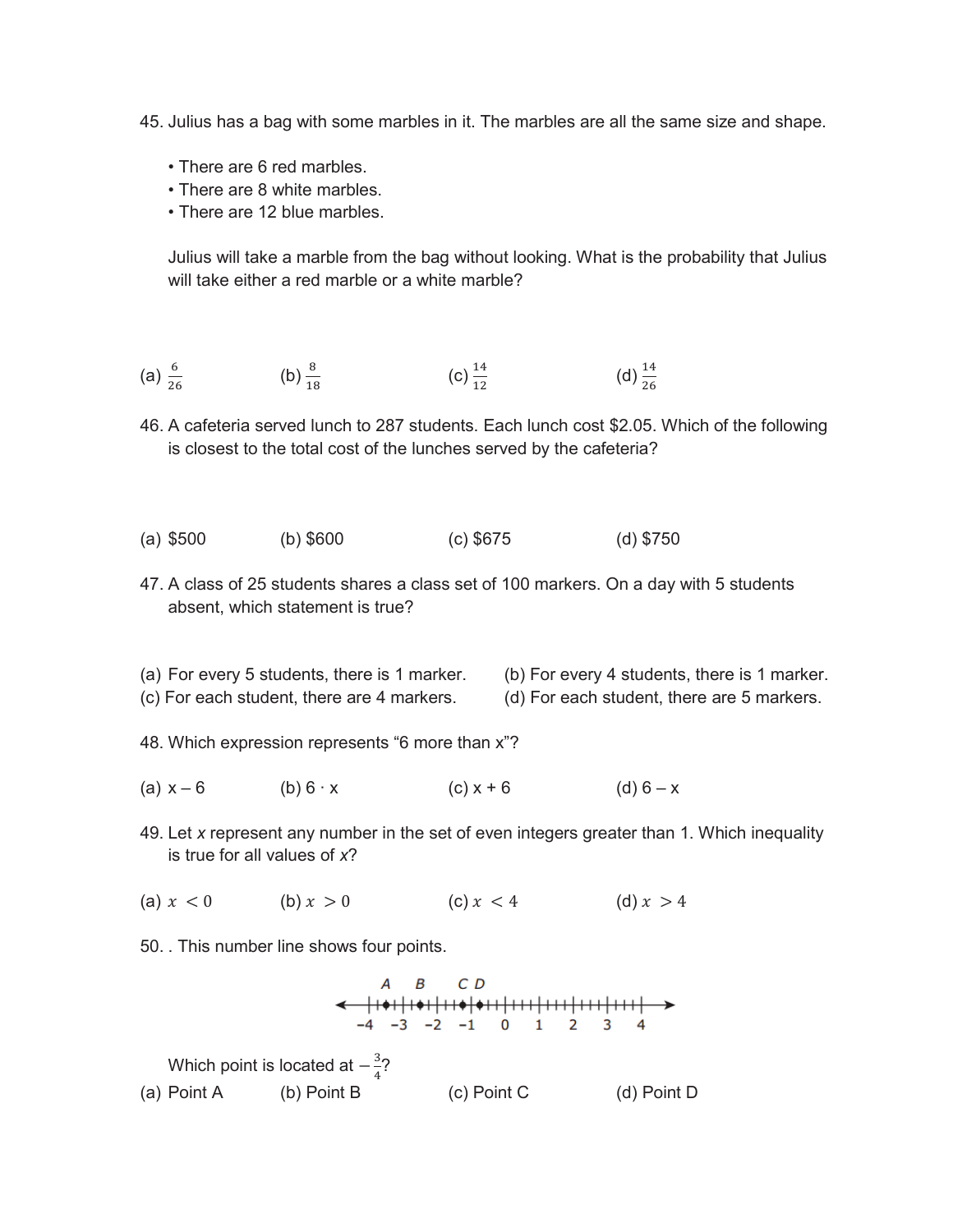**Directions: In this next section, you will answer 20 short answer questions. Be sure to read directions** *carefully* **and show your work.** 

- 51. What is the least common multiple of 14 and 49?
- 52. What is the area, in square yards, of the triangle below?



53. What is the area, in square inches, of the trapezoid-shaped award?



54. An inequality is graphed on the number line below.

What is the least whole number value that is a solution of the inequality?

55. What is the value of the expression below?

 $46.8 \div 0.156$ 

56. What is the value of *m* that makes the equation below true?

$$
4m=6
$$

57. Find the mean, median, and mode(s) of the data. Circle the measurement that best represents the data.

```
46, 27, 94, 56, 53, 65, 43
```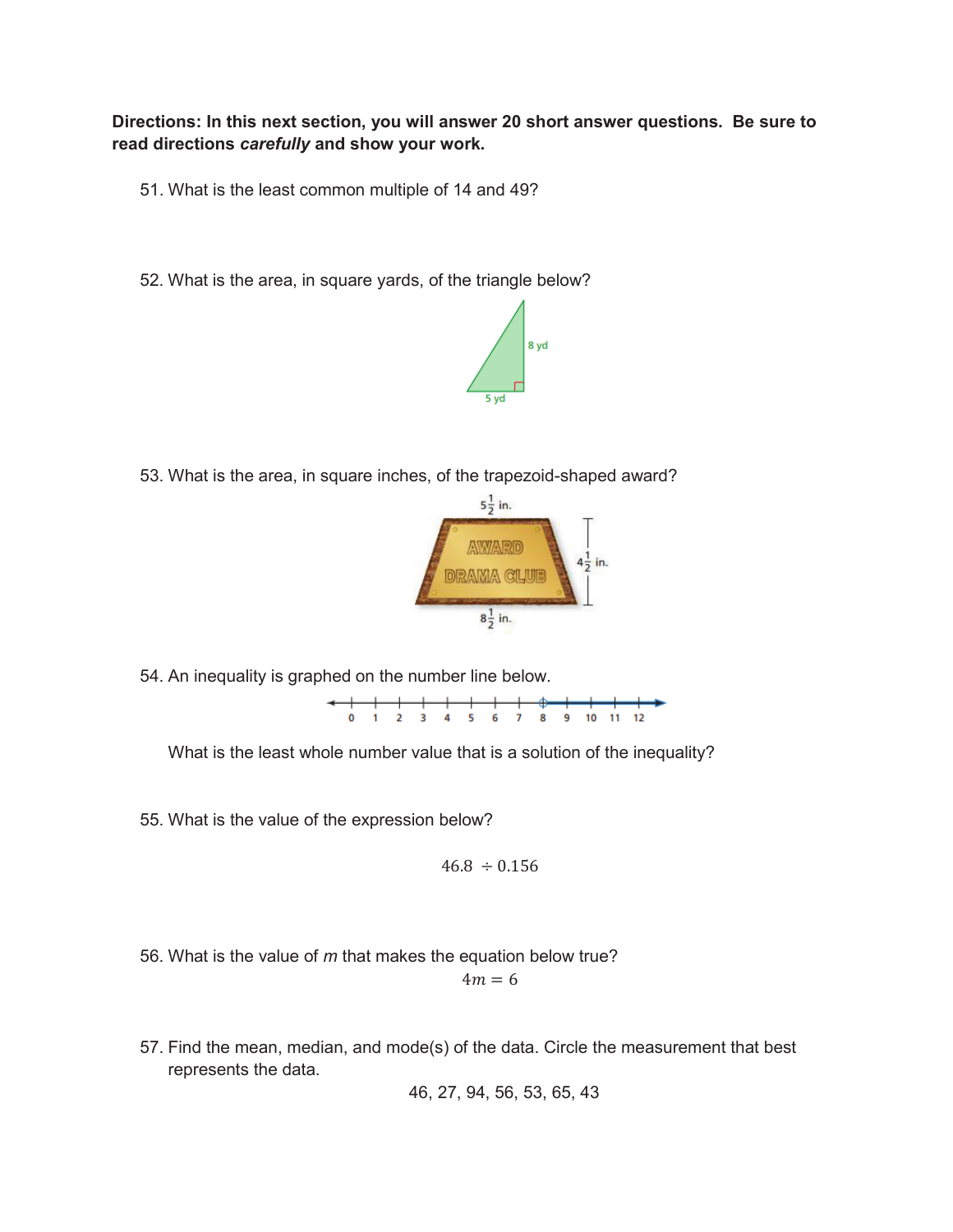58. Solve the inequality.

 $72 > 12p$ 

59. Write an inequality for the situation.

An MP3 player holds up to 300 songs.

60. Mason wrote the expression shown below.

 $5(y + 2)$ 

Write an expression that is equivalent to Mason's expression.

- 61. The temperature on Saturday was -4 degrees Fahrenheit (°F). The temperature on Sunday was 9 degrees warmer than the temperature on Saturday. What was the temperature, in degrees Fahrenheit, on Sunday?
- 62. A rectangular prism and its dimensions are shown below.



What is the volume, in cubic inches, of the prism?

63. Last week Colby baby-sat for 12 hours and earned \$156. He earned the same amount of money for each hour he baby-sat. How much money, in dollars, did Colby earn per hour for baby-sitting?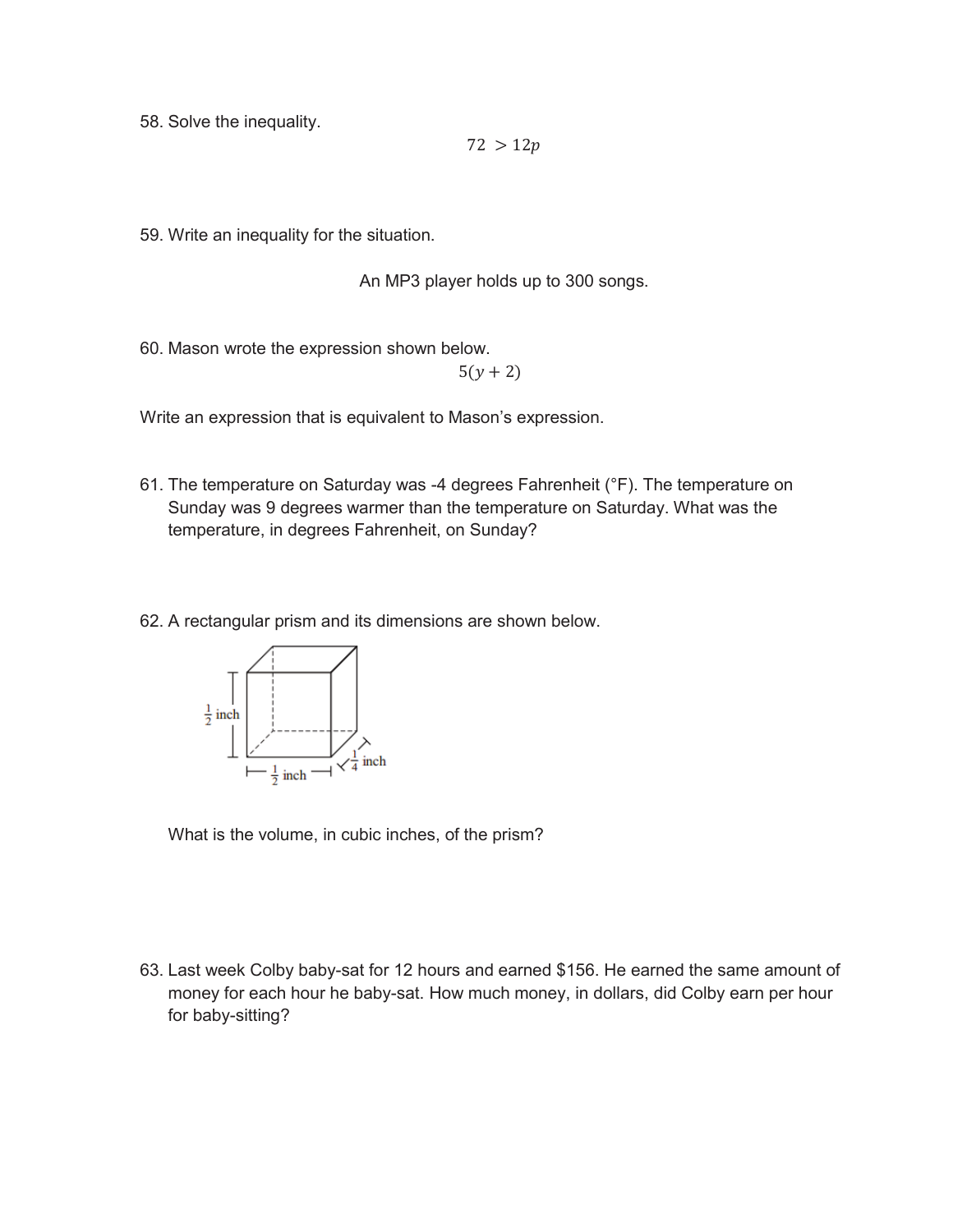- 64. A circle has a diameter of 20 centimeters. What is the area, in square centimeters, of the  $circle?$  (Use 3.14 for  $\pi$ .)
- 65. What is 5% written as a fraction in simplest form?
- 66. Charlotte makes 9 $\frac{1}{3}$  cups of snack mix. She puts all the snack mix into plastic bags. She puts $\frac{2}{3}$  cup of the snack mix in each bag. How many plastic bags does Charlotte need?
- 67. Thomas buys a case of bottled water. A case contains 36 bottles of water and costs \$4.69. Thomas will sell each bottle of water for \$0.75 at a school event. How much profit, in dollars, will Thomas earn if he sells all the bottles of water?
- 68. What is the sum of 74.835 and 2.67?
- 69. Your basketball team scored 4 fewer than twice as many points as your opponent. Write an expression for the number of points, *p*, your team scored. If the other team scored 24 points, how many points did your team score?
- 70. You have  $\frac{3}{5}$  of an apple pie. You divide the remaining pie into 5 equal slices. What fraction of the original pie is each slice?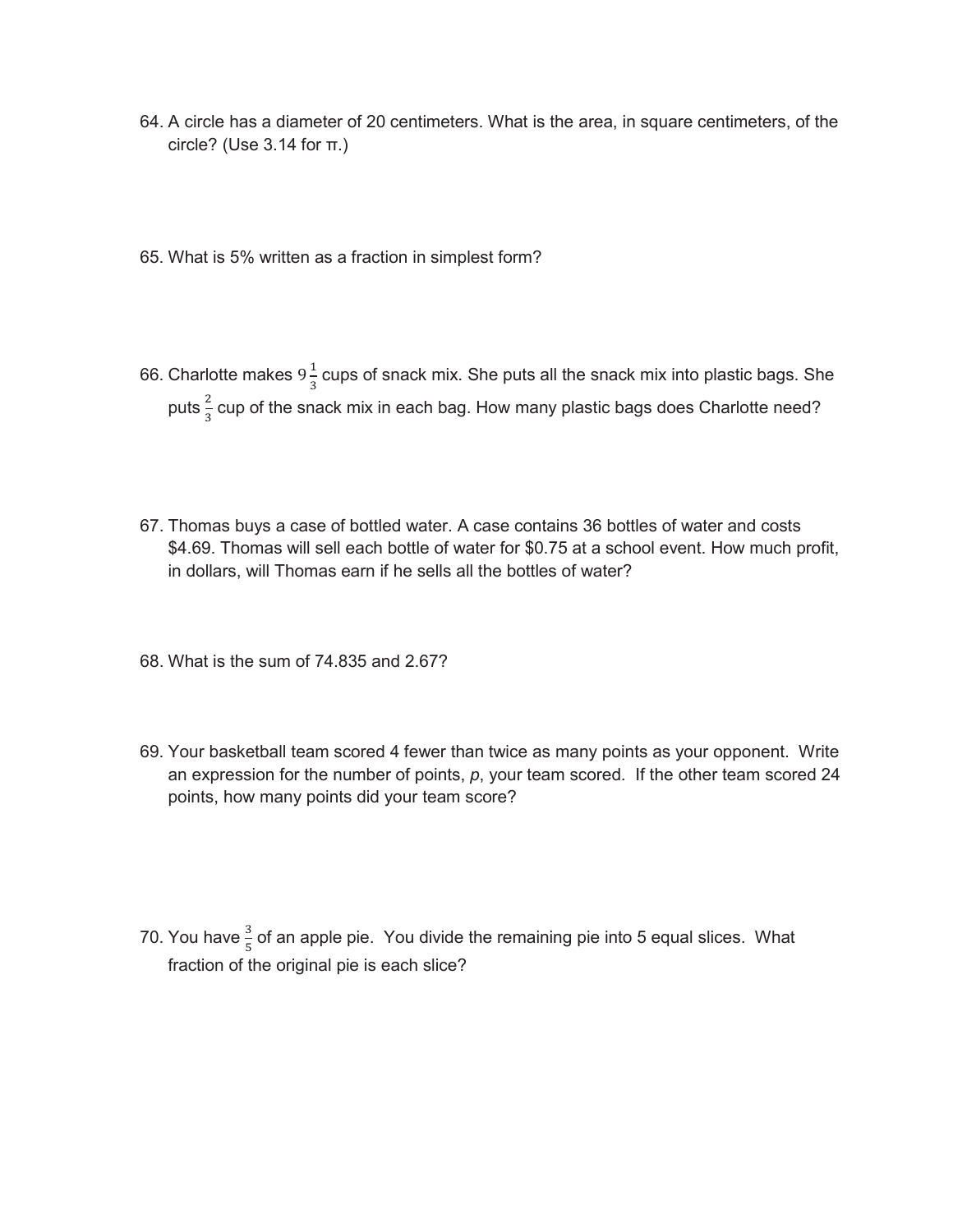**Directions: In this next section, you will answer 3 open response questions. Be sure to read directions** *carefully* **and to answer each question completely. Show your work and circle your answer.**

71. Lilly wrote the expression shown below.

 $6x - 3$ 

- (a) What is the coefficient of the variable in Lilly's expression?
- (b) What is the value of Lilly's expression when  $x = 5$ ? Show or explain how you got your answer.

Christina wrote an expression that is equivalent to the statement in the box below.

8 more than the difference of 2x and 1

(c) What could be the expression that Christina wrote?

(d) What is the difference of the value of Lily's expression when  $x = 5$  and the value of Christina's expression when  $x = 5$ ? Show or explain how you got your answer.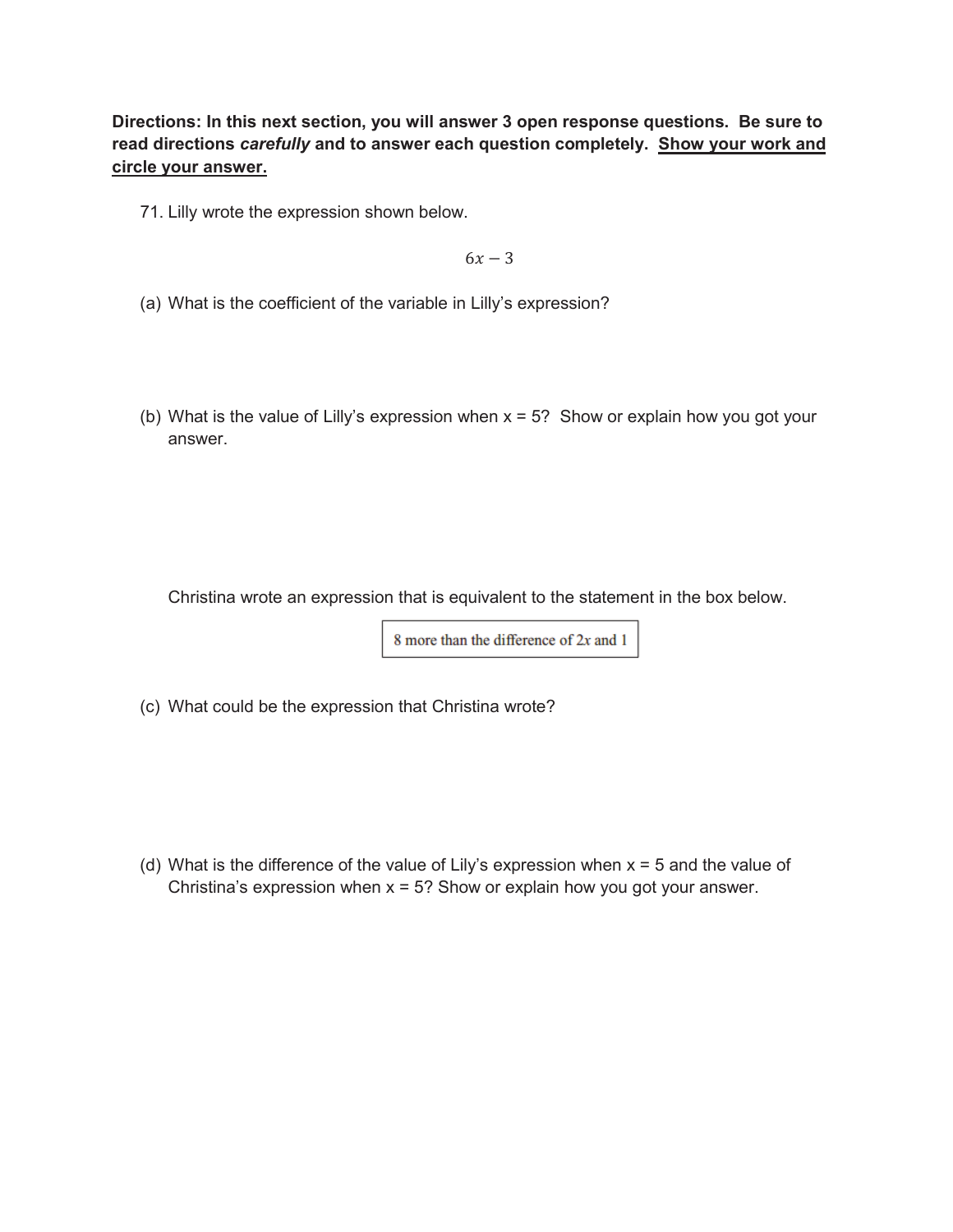72. A dairy farmer uses two trucks to deliver milk. The two trucks use different kinds of fuel. Truck A uses gasoline and Truck B uses diesel. The table below shows the distance, in miles, that each truck can travel per gallon of fuel.

| <b>Gallons</b><br>of Fuel | <b>Truck A</b><br>(Gasoline) | <b>Truck B</b><br>(Diesel) |
|---------------------------|------------------------------|----------------------------|
|                           | 8 miles                      | 12 miles                   |
| 2                         | 16 miles                     | 24 miles                   |
|                           | 24 miles                     | 36 miles                   |
|                           | ? miles                      | 48 miles                   |
|                           | 40 miles                     | 60 miles                   |

## **Miles Traveled per Gallon of Fuel**

(a) Based on the table, what is the total number of miles Truck A can travel using 4 gallons of gasoline? Show or explain how you got your answer.

(b) Based on the table, what is the total number of gallons of diesel Truck B will use to travel 132 miles? Show or explain how you got your answer.

(c) Gasoline costs \$4 per gallon and diesel costs \$5 per gallon. Which truck will have a lower fuel cost for a 24-mile trip? Show or explain how you got your answer.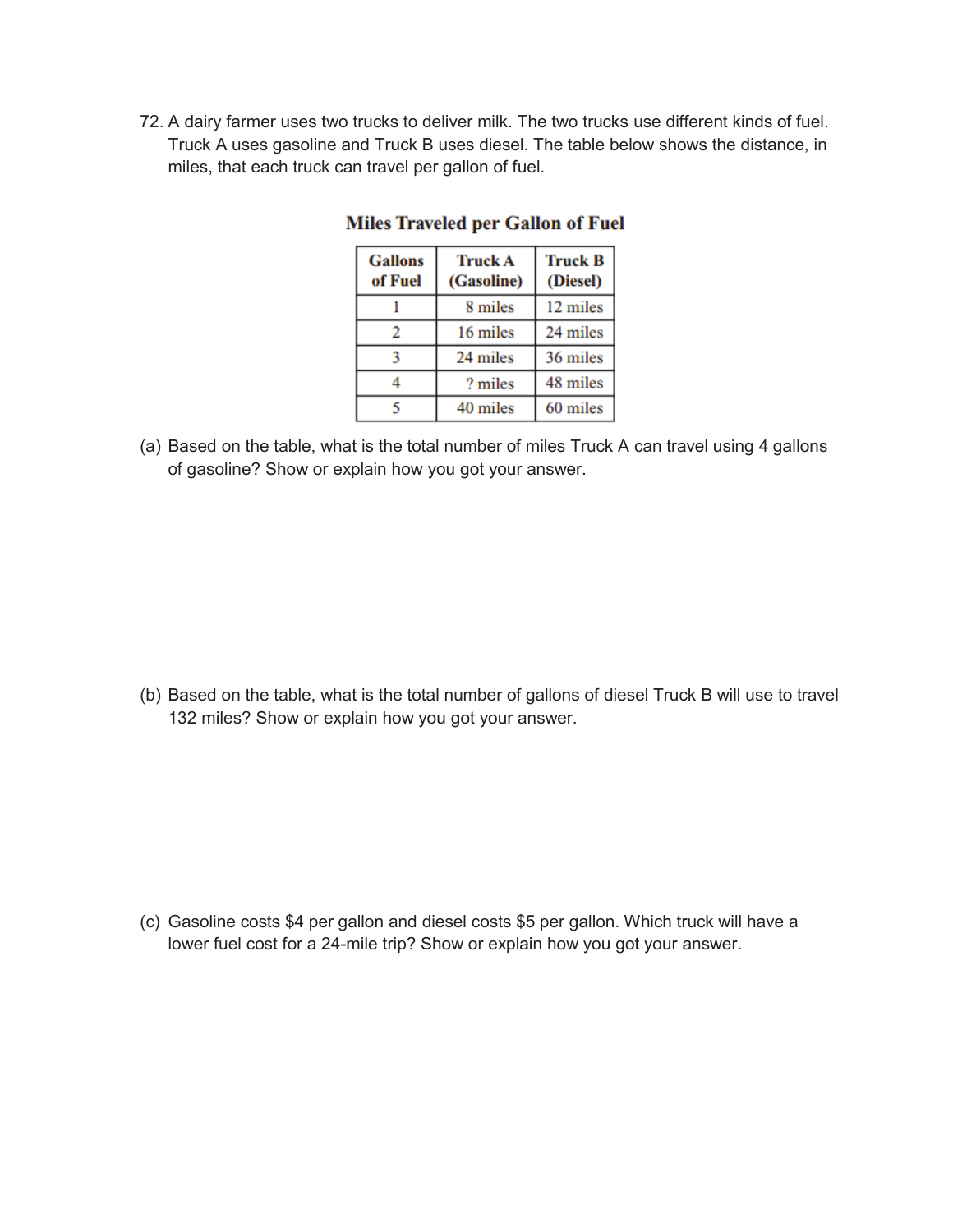- 73. Phil, Richie, and Charlie each spent exactly \$9.00 at the same snack bar.
	- Phil bought 3 bags of peanuts.
	- Richie bought 2 bags of peanuts and 2 pretzels.
	- Charlie bought 1 bag of peanuts, 1 pretzel, and 1 milk shake.
- (a) What is the cost, in dollars, of 1 bag of peanuts? Show or explain how you got your answer.

(b) What is the cost, in dollars, of 1 pretzel? Show or explain how you got your answer.

(c) What is the total number of pretzels that can be bought for the cost of 1 milk shake? Show or explain how you got your answer.